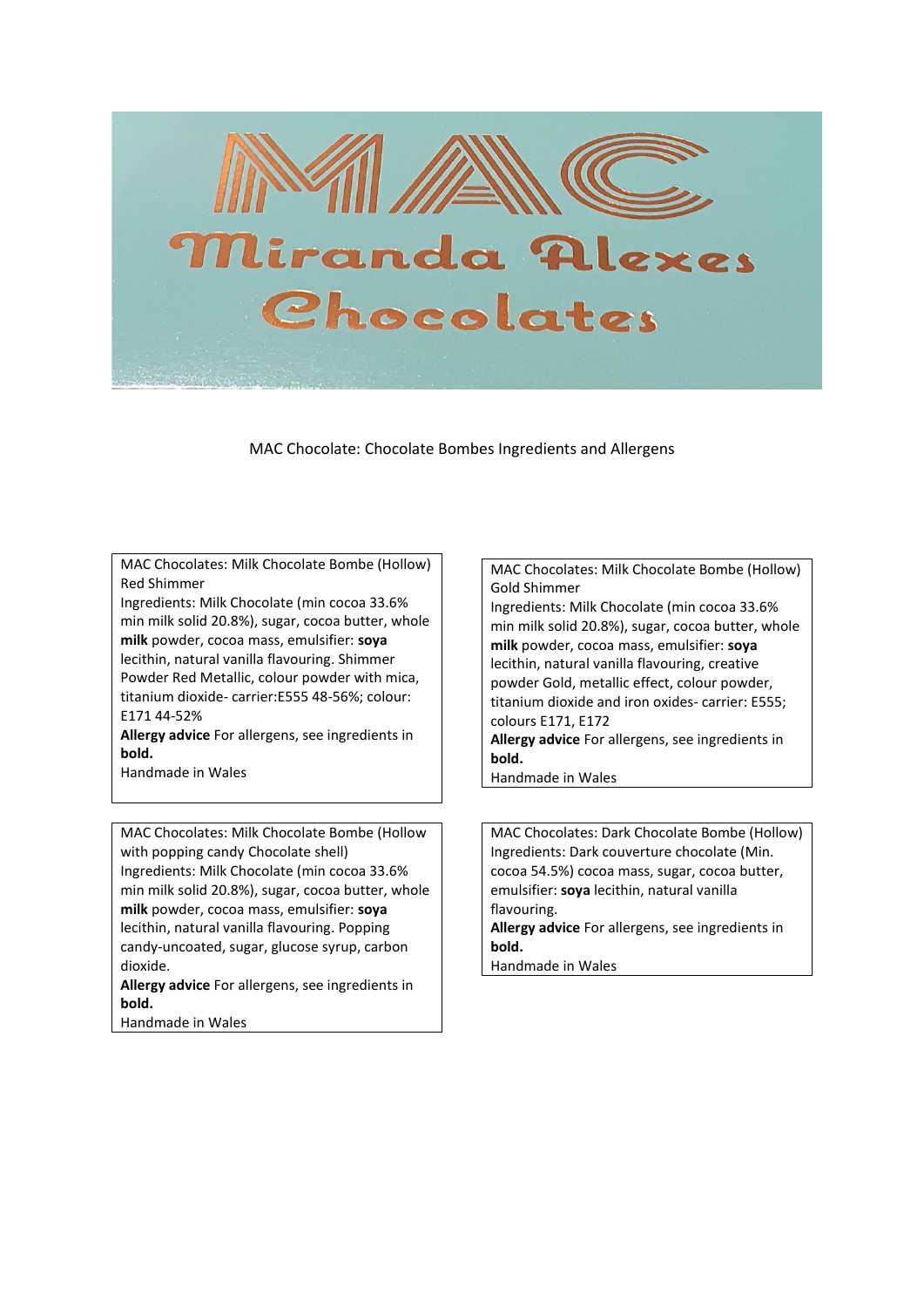MAC Chocolates: Milk Chocolate Orange Bombe (Hollow filled with Marshmallows) Ingredients: Ingredients: Milk Chocolate (min cocoa 33.6% min milk solid 20.8%), sugar, cocoa butter, whole **milk** powder, cocoa mass, emulsifier: **soya** lecithin, natural vanilla flavouring, Valencian orange, vegetable oil (rapeseed), orange extract, Marshmallows; Glucose-Fructose Syrup, Sugar, Water, pork Gelatine, Maize Starch, Dextrose, colour (Beetroot Red), Natural Vanilla flavouring. **Allergy advice** For allergens, see ingredients in **bold.** Handmade in Wales

MAC Chocolates: Dark Chocolate Bombe (Hollow with popping candy Chocolate shell) Ingredients: Dark couverture chocolate (Min. cocoa 54.5%) cocoa mass, sugar, cocoa butter, emulsifier: **soya** lecithin, natural vanilla flavouring, Popping candy-uncoated, sugar, glucose syrup, carbon dioxide. **Allergy advice** For allergens, see ingredients in **bold.**

Handmade in Wales

MAC Chocolates: Milk Chocolate Bombe (Hollow) Blue Shimmer

Ingredients: Ingredients: Dark couverture chocolate (Min. cocoa 54.5%) cocoa mass, sugar, cocoa butter, emulsifier: **soya** lecithin, natural vanilla flavouring, creative pearl blue colour powder, titanium dioxide, E555 colour E171, black spray: propellants E943a, E943b, E944, Ethyl alcohol, colourings E172

**Allergy advice** For allergens, see ingredients in **bold.**

Handmade in Wales

MAC Chocolates: Dark Chocolate Bombe filled with Vegan Marshmallows

Ingredients: Dark couverture chocolate (Min. cocoa 54.5%) cocoa mass, sugar, cocoa butter, emulsifier: **soya** lecithin, natural vanilla flavouring, Marshmallows:- Tapioca syrup, cane sugar, filtered water, tapioca starch,

carrageenan, soy protein, natural vanilla flavour **Allergy advice** For allergens, see ingredients in **bold.**

Handmade in Wales

MAC Chocolates: Dark Chocolate Orange Bombe (Hollow filled with Marshmallows) Ingredients: Dark couverture chocolate (Min. cocoa 54.5%) cocoa mass, sugar, cocoa butter, emulsifier: **soya** lecithin, natural vanilla flavouring, Valencian orange, vegetable oil (rapeseed), orange extract, Marshmallows; Glucose-Fructose Syrup, Sugar, Water, pork Gelatine, Maize Starch, Dextrose, colour (Beetroot Red), Natural Vanilla flavouring. **Allergy advice** For allergens, see ingredients in **bold.**

Handmade in Wales

MAC Chocolates: Milk Chocolate Bombe filled with Marshmallows

Ingredients: Ingredients: Ingredients: Milk Chocolate (min cocoa 33.6% min milk solid 20.8%), sugar, cocoa butter, whole **milk** powder, cocoa mass, emulsifier: **soya** lecithin, natural vanilla flavouring, Marshmallows; Glucose-Fructose Syrup, Sugar, Water, pork Gelatine, Maize Starch, Dextrose, colour (Beetroot Red), Natural Vanilla flavouring.

**Allergy advice** For allergens, see ingredients in **bold.**

Handmade in Wales

MAC Chocolates: Milk Chocolate Bombe (Hollow) Pink Shimmer

Ingredients: Ingredients: Dark couverture chocolate (Min. cocoa 54.5%) cocoa mass, sugar, cocoa butter, emulsifier: **soya** lecithin, natural vanilla flavouring, creative pink shimmer powder titanium dioxide and iron oxides: carrier E551 colours E171,E172

**Allergy advice** For allergens, see ingredients in **bold.**

Handmade in Wales

## MAC Chocolates: Ruby Chocolate Bombe (Hollow)

Ingredients: Ruby Couverture chocolate (Min. cocoa 47.3%) sugar, cocoa butter, skimmed **milk**  powder, whole **milk** powder, cocoa mass, emulsifier; **soya** lecithin, acid: citric acid, natural vanilla flavouring. **Allergy advice** For allergens, see ingredients in **bold.**

Handmade in Wales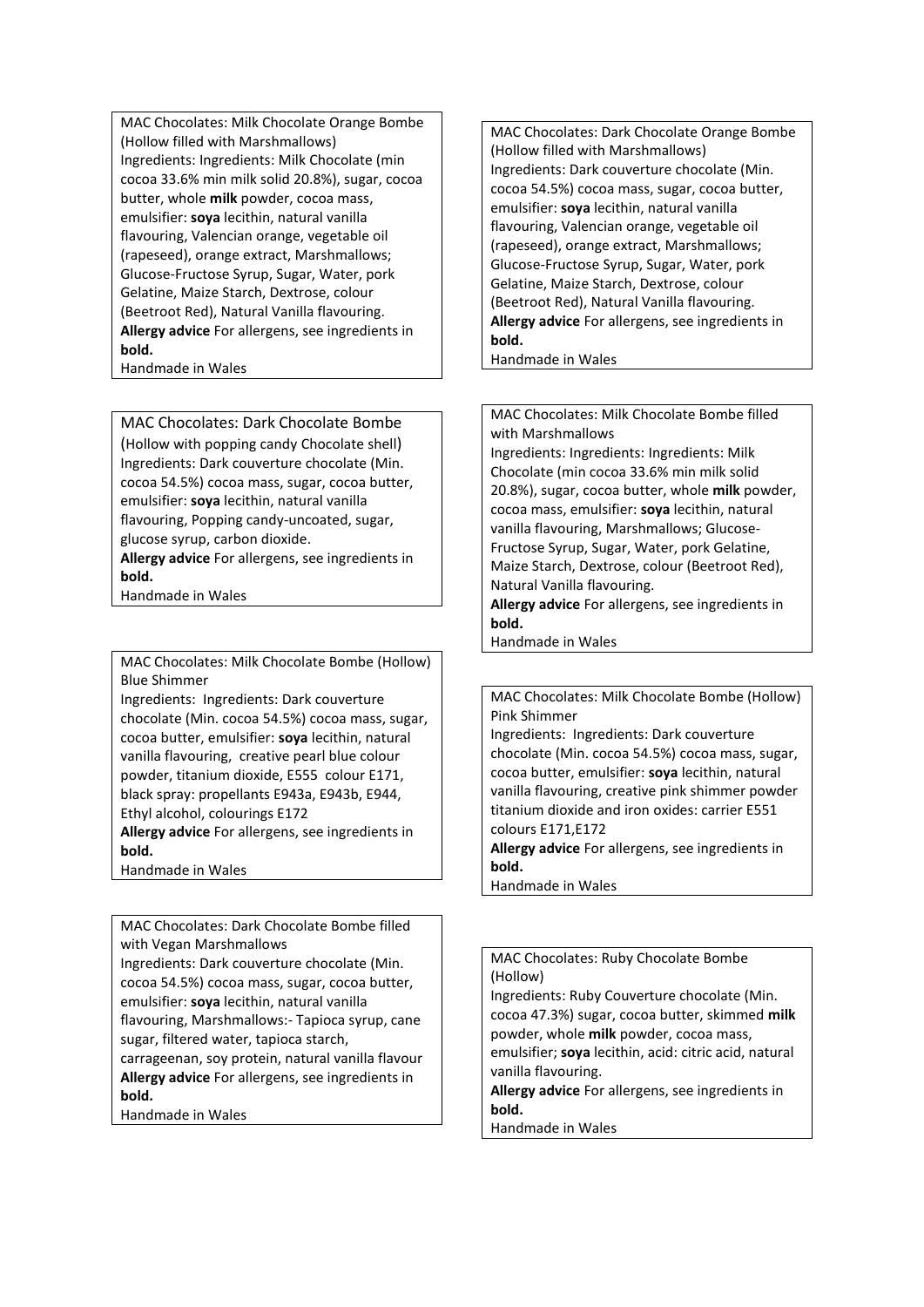MAC Chocolates: White 'Velvet' Chocolate Bombe (Hollow) Ingredients: White Chocolate (Min. cocoa: 32%) sugar, cocoa butter, whole **milk** powder, emulsifier; **soya** lecithin, natural vanilla flavouring **Allergy advice** For allergens, see ingredients in **bold.**

Handmade in Wales

MAC Chocolates: White 'Velvet' Chocolate Bombe (Hollow with popping candy Chocolate shell)

Ingredients: White Chocolate (Min. cocoa: 32%) sugar, cocoa butter, whole **milk** powder, emulsifier; **soya** lecithin, natural vanilla flavouring, Popping candy-uncoated, sugar,

glucose syrup, carbon dioxide.

**Allergy advice** For allergens, see ingredients in **bold.**

Handmade in Wales

MAC Chocolates: 'Gold' Chocolate (Hollow) filled with marshmallows

Ingredients: White Chocolate with caramel (Min. cocoa: 30.4%), Cocoa butter, sugar, whole **milk** powder, **milk** sugar, whey powder (**milk**), skimmed **milk** powder, caramelised sugar 2.0%, emulsifier; **soya** lecithin, natural vanilla flavouring, salt. Marshmallows; Glucose-Fructose Syrup, Sugar, Water, pork Gelatine, Maize Starch, Dextrose, colour (Beetroot Red), Natural Vanilla flavouring

**Allergy advice** For allergens, see ingredients in **bold.**

Handmade in Wales

MAC Chocolates: Ruby Chocolate Bombe filled with marshmallows

Ingredients: Ruby Couverture chocolate (Min. cocoa 47.3%) sugar, cocoa butter, skimmed **milk**  powder, whole **milk** powder, cocoa mass, emulsifier; **soya** lecithin, acid: citric acid, natural vanilla flavouring, Marshmallows; Glucose-Fructose Syrup, Sugar, Water, pork Gelatine, Maize Starch, Dextrose, colour (Beetroot Red), Natural Vanilla flavouring

**Allergy advice** For allergens, see ingredients in **bold.**

Handmade in Wales

MAC Chocolates: White 'Velvet' Chocolate Bombe filled with marshmallows Ingredients: White Chocolate (Min. cocoa: 32%) sugar, cocoa butter, whole **milk** powder, emulsifier; **soya** lecithin, natural vanilla flavouring, Marshmallows; Glucose-Fructose Syrup, Sugar, Water, pork Gelatine, Maize Starch, Dextrose, colour (Beetroot Red), Natural Vanilla flavouring **Allergy advice** For allergens, see ingredients in **bold.**

Handmade in Wales

MAC Chocolates: 'Gold' Chocolate (Hollow) Ingredients: White Chocolate with caramel (Min. cocoa: 30.4%), Cocoa butter, sugar, whole **milk** powder, **milk** sugar, whey powder (**milk**), skimmed **milk** powder, caramelised sugar 2.0%, emulsifier; **soya** lecithin, natural vanilla flavouring, salt.

**Allergy advice** For allergens, see ingredients in **bold.**

Handmade in Wales

MAC Chocolates: Cappuccino Chocolate filled with marshmallows Ingredients: Ingredients: Ingredients: Milk Chocolate (min cocoa 33.6% min milk solid 20.8%), sugar, cocoa butter, whole **milk** powder, cocoa mass, emulsifier: **soya** lecithin, natural vanilla flavouring, cream (**milk**), skimmed **milk**  powder, sugar, maltodextrin (wheat), coffee, modified starch (potato), Marshmallows; Glucose-Fructose Syrup, Sugar, Water, pork Gelatine, Maize Starch, Dextrose, colour (Beetroot Red), Natural Vanilla flavouring **Allergy advice** For allergens, see ingredients in **bold.**

Handmade in Wales